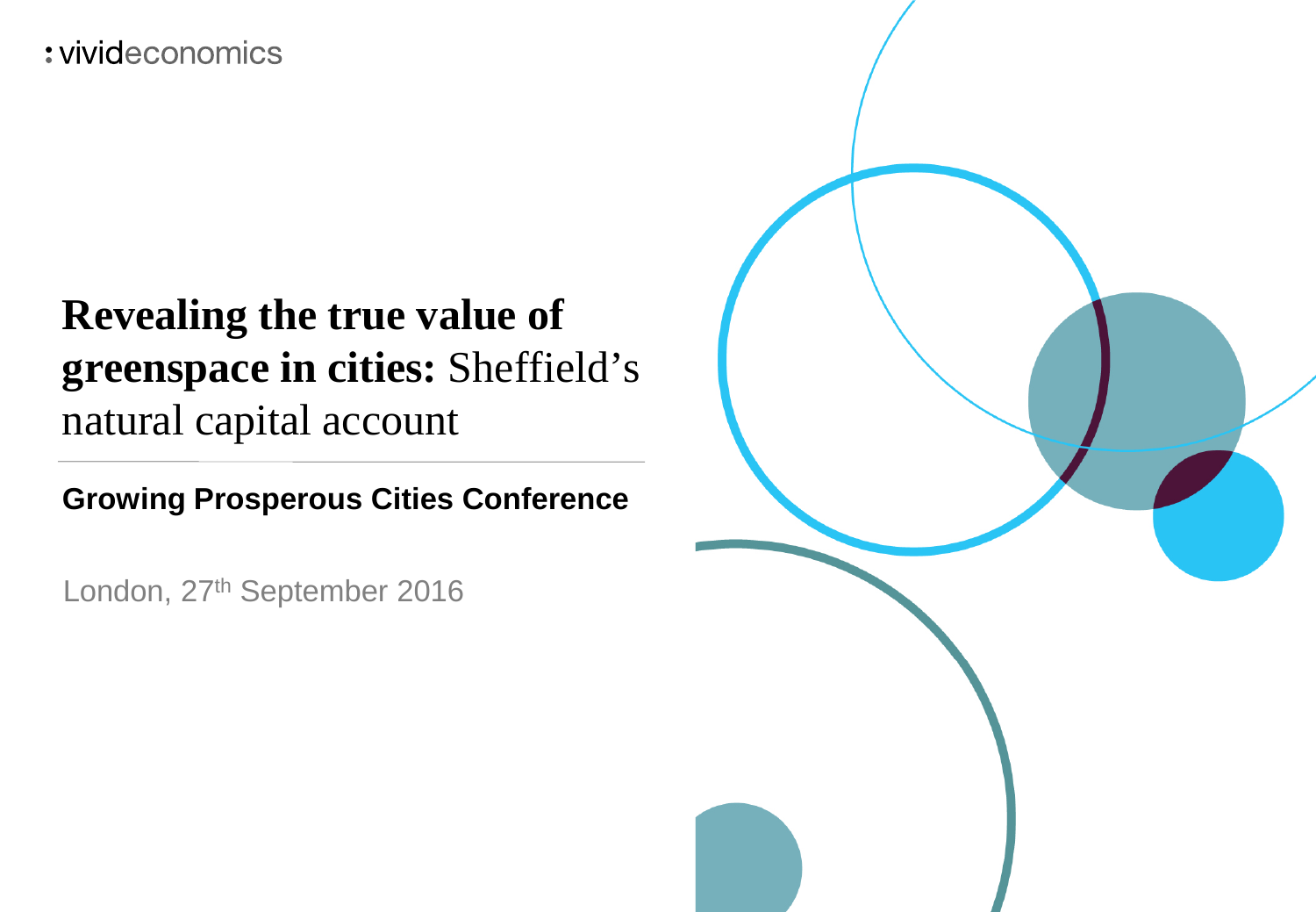### Parks strategy relies on an understanding of value

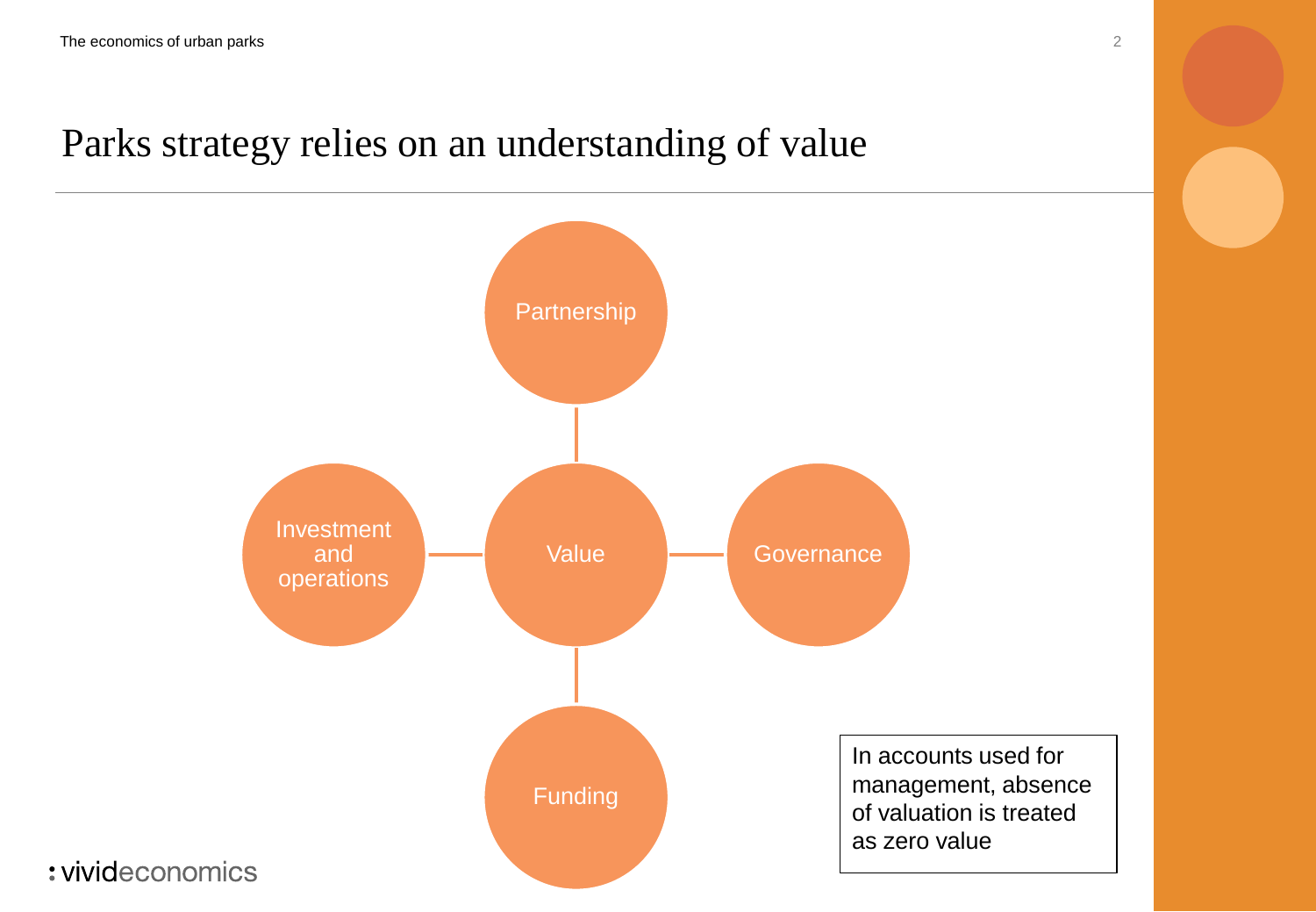### Sheffield, as an example

**For every £1 spent on parks services, £34 of benefits are generated**

: vivideconomics

3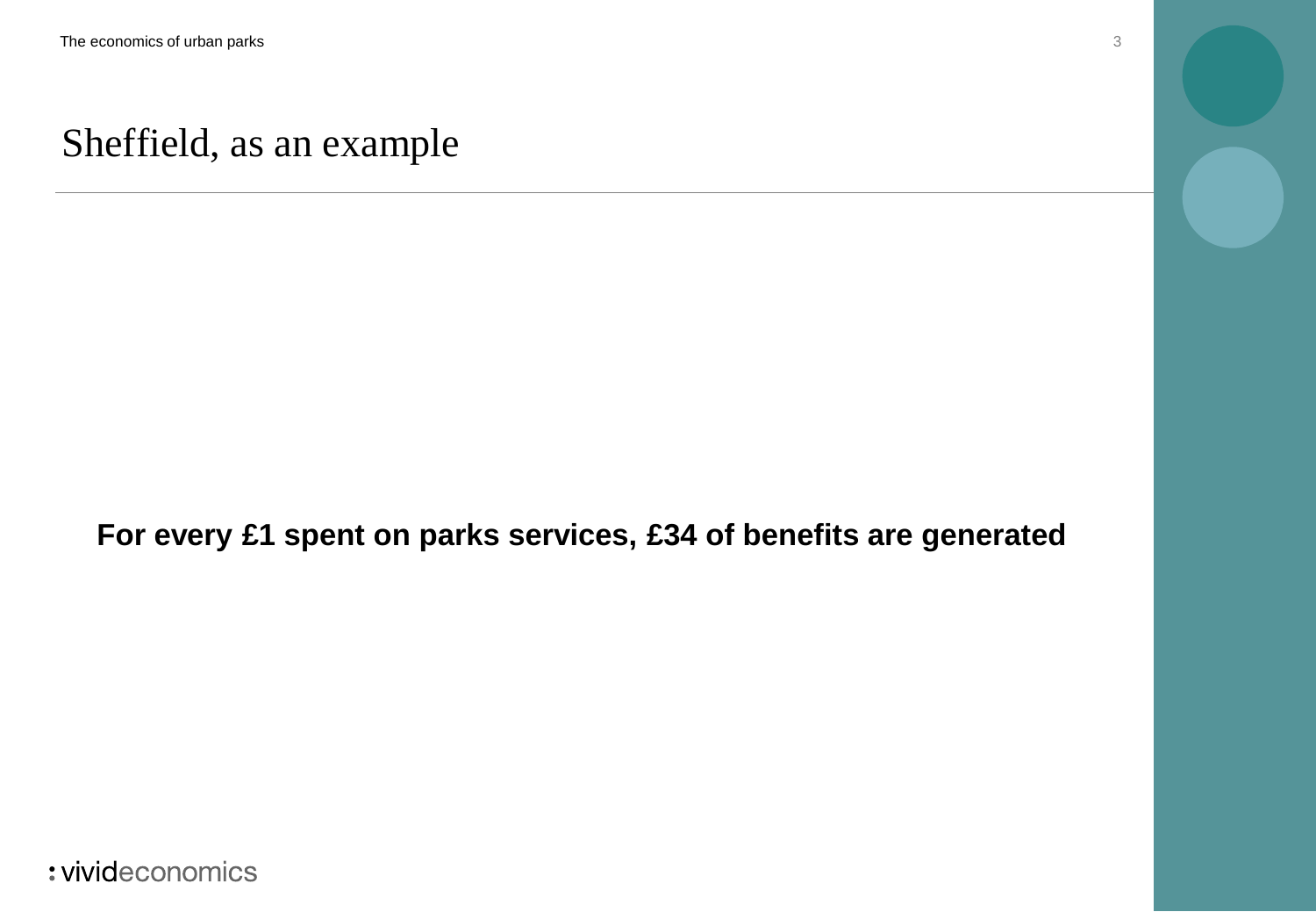Parks assets are much greater than liabilities, but a modest 5 per cent of the residential property value of Sheffield

*Figure 1.* **Relative asset values**

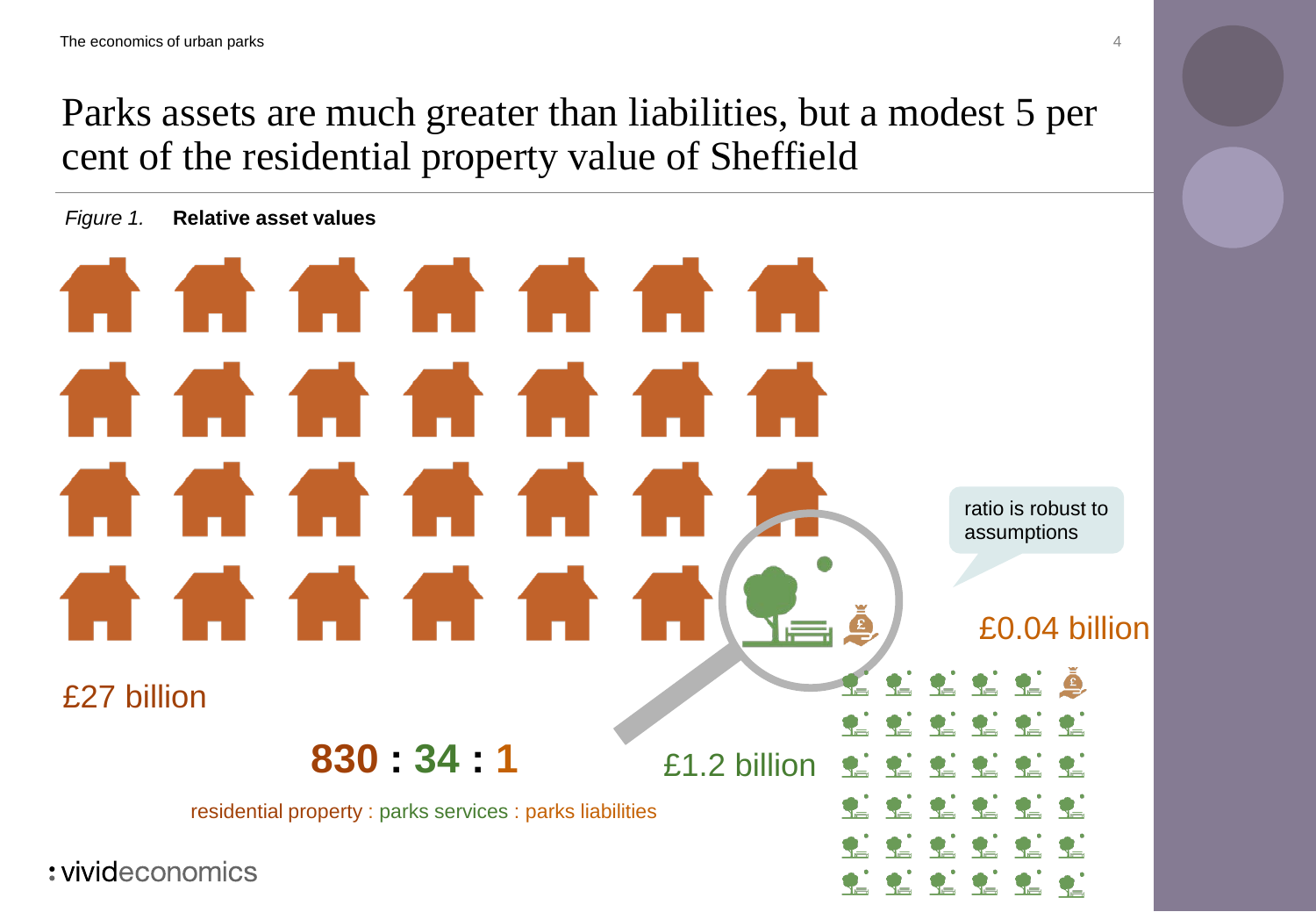## Health benefits are a top priority for parks management

#### *Table 3.* **Over half of services value is benefits to health**

| <b>Service</b>         | <b>Asset value for</b><br>service, £ million | <b>Share of value</b> |
|------------------------|----------------------------------------------|-----------------------|
| <b>Physical health</b> | 550                                          | 46%                   |
| <b>Mental health</b>   | 150                                          | 12%                   |
| House price uplift     | 130                                          | 11%                   |
| Carbon dioxide         | 120                                          | 10%                   |
| Air quality            | 90                                           | 7%                    |
| Temperature            | 80                                           | 6%                    |
| Crime                  | 70                                           | 5%                    |

5

### : vivideconomics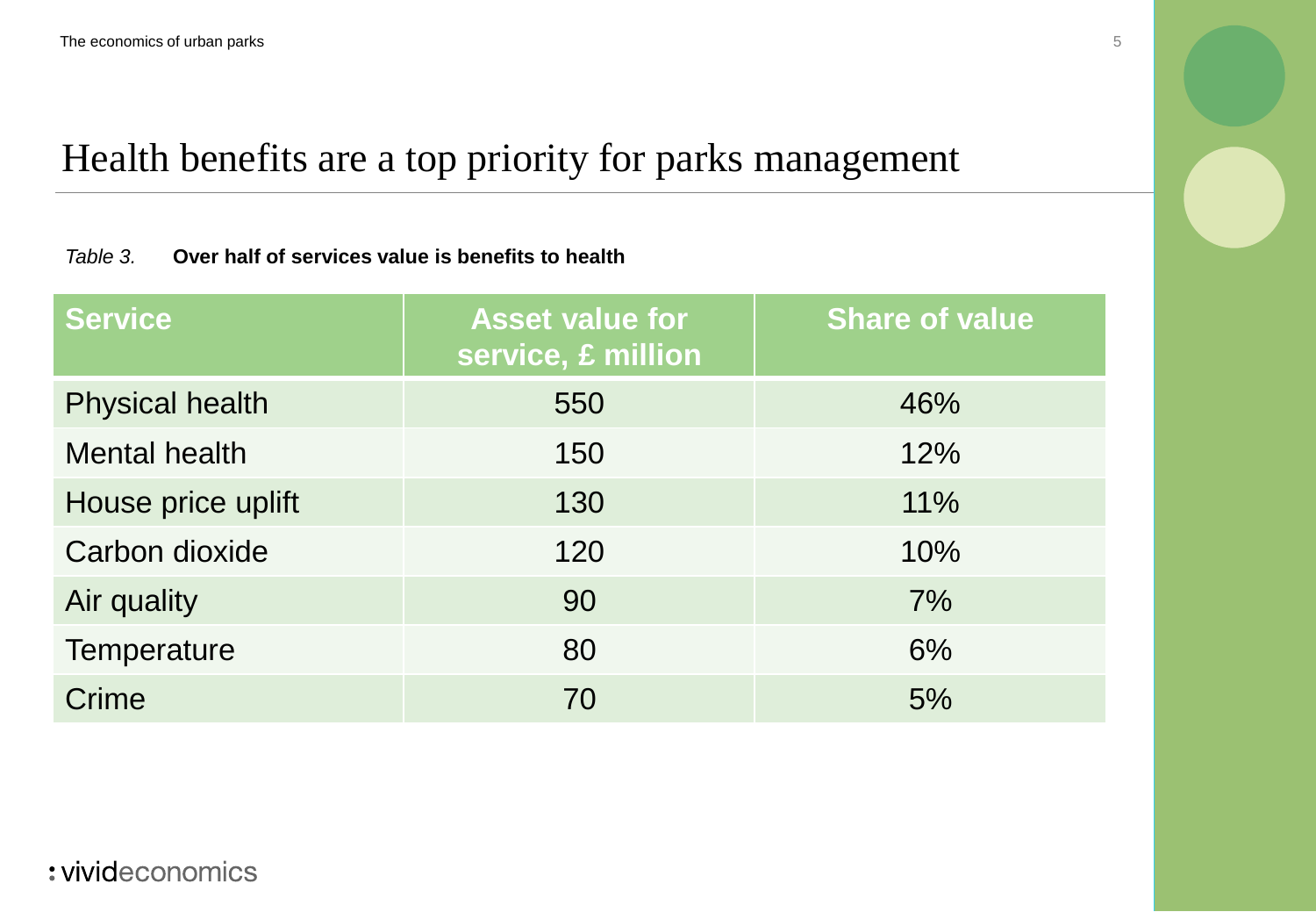## Residents benefit most from parks expenditure

#### *Table 2.* **Residents enjoy the greatest share of the parks' asset value**

| <b>Beneficiary</b>            | <b>Asset value to</b><br>beneficiary, £ million | <b>Share of value</b> |
|-------------------------------|-------------------------------------------------|-----------------------|
| <b>Residents</b>              | 470                                             | 40%                   |
| <b>Businesses</b>             | 300                                             | 25%                   |
| Health service providers      | 290                                             | 25%                   |
| <b>Sheffield City Council</b> | 130                                             | 10%                   |
| <b>Global society</b>         | 120                                             | 10%                   |

**Local support** Residents receive much more in wellbeing benefit than they pay in contributions, so they will not want to see services reduced

**Invest to save** In the long run, the costs of running parks would pay for themselves through health service savings alone

: vivideconomics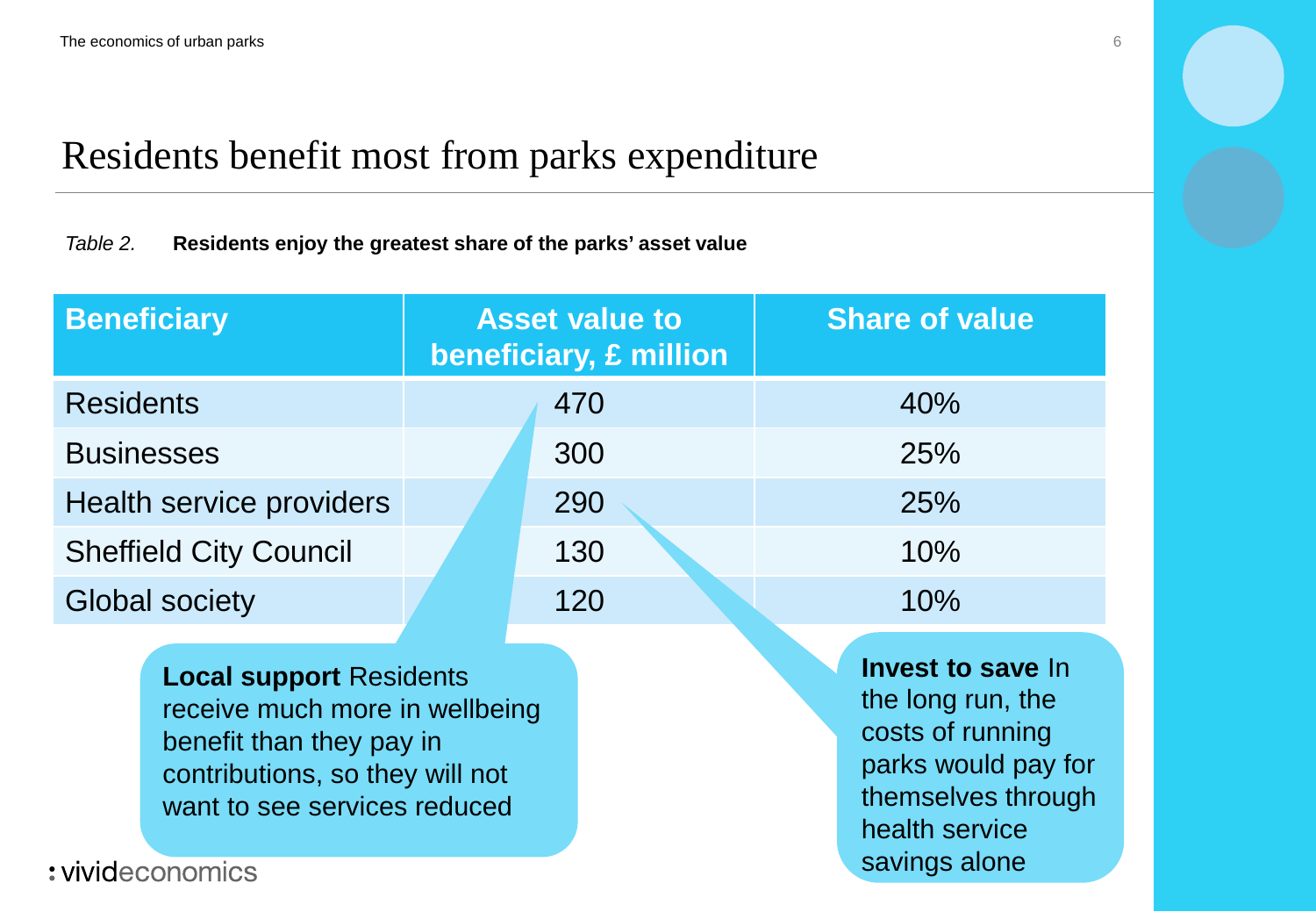### Value of asset per hectare

*Figure 2.* **Relative land values**





4,100 ha

: vivideconomics





# £1,300 million **£320,000/ha**

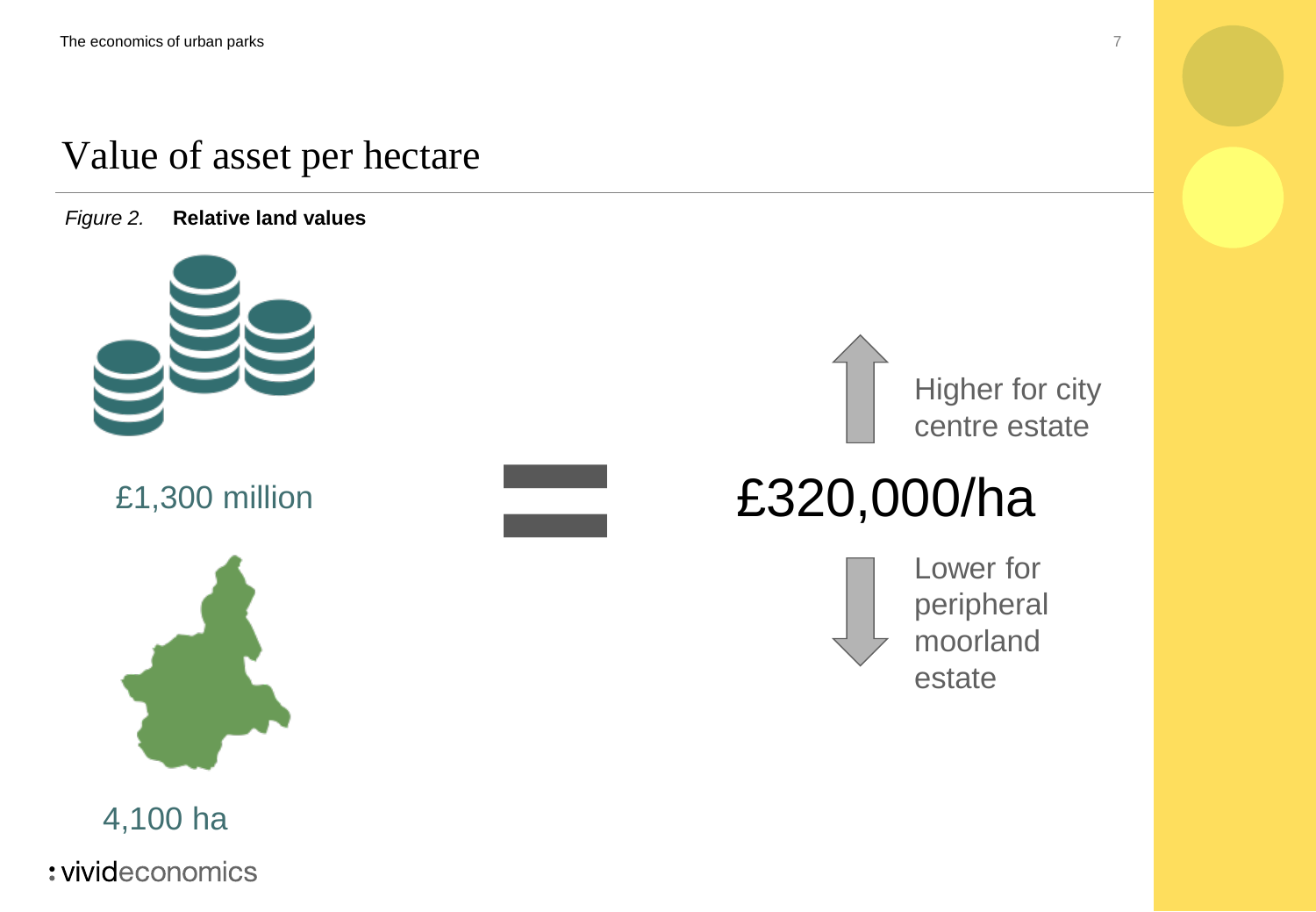### Balance sheet for parks

#### *Table 4.* **The natural capital accounts for Sheffield's parks**

|                                  | Value (£ million) |                                    |         |                   | <b>Total</b> | <b>Share of</b><br>value | In financial<br>accounts |                             |
|----------------------------------|-------------------|------------------------------------|---------|-------------------|--------------|--------------------------|--------------------------|-----------------------------|
| <b>Assets</b>                    | <b>SCC</b>        | Public services<br>(mainly health) | HH      | <b>Businesses</b> | Global       | Value                    | %                        | <b>SCC</b>                  |
| <b>Baseline value</b>            |                   |                                    |         |                   |              |                          |                          |                             |
| Recreation                       | $\overline{3}$    |                                    |         |                   |              | $\overline{\mathbf{3}}$  | $\blacksquare$           | $\mathsf{3}$                |
| Parking                          | $\overline{2}$    |                                    |         |                   |              | 2                        |                          | $\overline{2}$              |
| Lease (commercial and cafés)     | 10                |                                    |         |                   |              | 10                       | 1%                       | $10\,$                      |
| Fibre (timber)                   | $\overline{2}$    |                                    |         |                   |              | $\overline{2}$           |                          | $\overline{2}$              |
| Mental health                    |                   | 29                                 | 74      | 42                |              | 145                      | 12%                      | $\mathcal{L}_{\mathcal{A}}$ |
| Physical health                  |                   | 216                                | 338     |                   |              | 554                      | 46%                      | $\sim$                      |
| <b>Grants</b>                    | $\overline{3}$    |                                    |         |                   |              | 3                        | $\overline{\phantom{a}}$ | $\overline{3}$              |
| Residential property uplift      |                   |                                    | 128     |                   |              | 128                      | 11%                      |                             |
| Clean air                        |                   | 49                                 | 49      |                   |              | 89                       | 7%                       |                             |
| Carbon storage in trees and soil |                   |                                    |         |                   | 120          | 120                      | 10%                      |                             |
| Temperature                      |                   |                                    |         | 84                |              | 84                       | 7%                       |                             |
| Wildlife                         |                   | $\overline{4}$                     |         |                   |              | 4                        | $\overline{\phantom{a}}$ |                             |
| <b>Crime</b>                     | 14                |                                    | 52      |                   |              | 66                       | 5%                       |                             |
| Flood risk management            | $\overline{2}$    |                                    |         |                   |              | $\overline{2}$           |                          |                             |
| <b>Gross asset value</b>         | 128               | 285                                | 303-641 | 126-464           | 120          | 1,212                    | 100%                     | 20                          |
| <b>Liabilities</b>               |                   |                                    |         |                   |              |                          |                          |                             |
| Operational expenditure          | (23)              |                                    |         |                   |              | (23)                     | 62%                      | (23)                        |
| CAPEX (core + optional backlog)  | (14)              |                                    |         |                   |              | (14)                     | 38%                      | (14)                        |
| <b>Total liability</b>           | (36)              |                                    |         |                   |              | (36)                     | 100%                     | (36)                        |
| <b>Total net asset value</b>     | (1)               | 291                                | 303-641 | 126-464           | 120          | 1,176                    |                          | (16)                        |
| Share of net value               | 7%                | 23%                                | 24%-51% | 10%-37%           | 9%           | 100%                     |                          |                             |

Financial accounts show net liability even though parks are a net asset for the city

: vivideconomics

*Note: HH refers to households. To avoid double counting, health benefits for houses experiencing uplift in property prices have been subtracted.*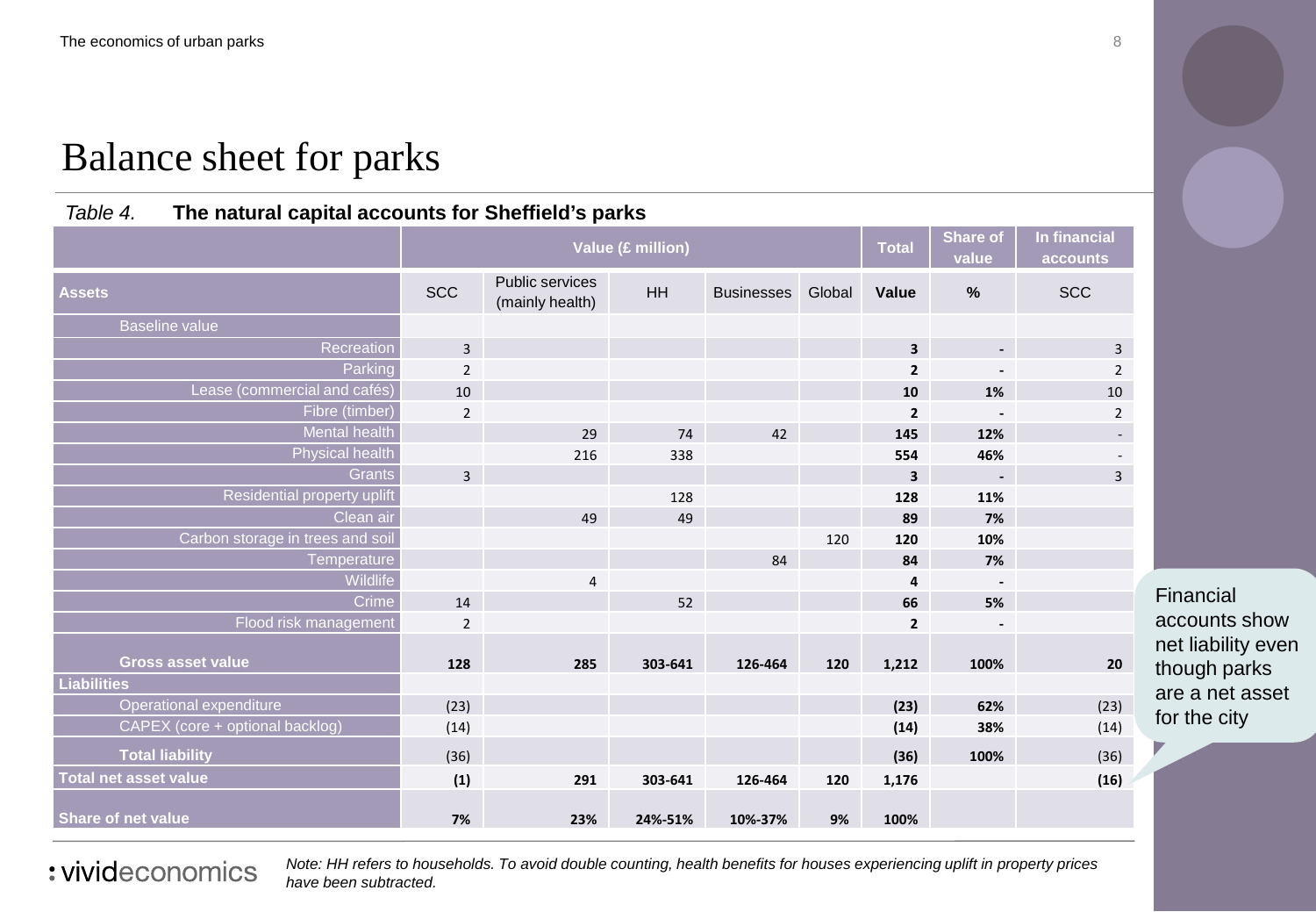## **Where next for city greenspace NCA?**

#### **Share the prototype**

- Publish the methodology, template and guidance on *Future Parks* website, launching on 20 October **[www.futureparks.org](http://www.futureparks.org/)** illustrated by the Sheffield data
- Explore strategic implications for parks strategy and financing with a local government audience – at the **Future Parks conference on 20 October in London** (Robin Smale from Vivid Economics presenting and on expert panel)
- Option for webinar to understand technical issues re methodology and learning from approach (with Vivid Economics team)

#### **Valuing London's parks and greenspaces**

• Vivid Economics will be further applying and developing the methodology for London's greenspaces co-commissioned by GLA, HLF and NT, starting October 2016

Contact: Ellie Robinson, Assistant Director External Affairs, National Trust [Ellie.Robinson@nationaltrust.org.uk](mailto:Ellie.Robinson@nationaltrust.org.uk) 07766 992007

### : vivideconomics

9